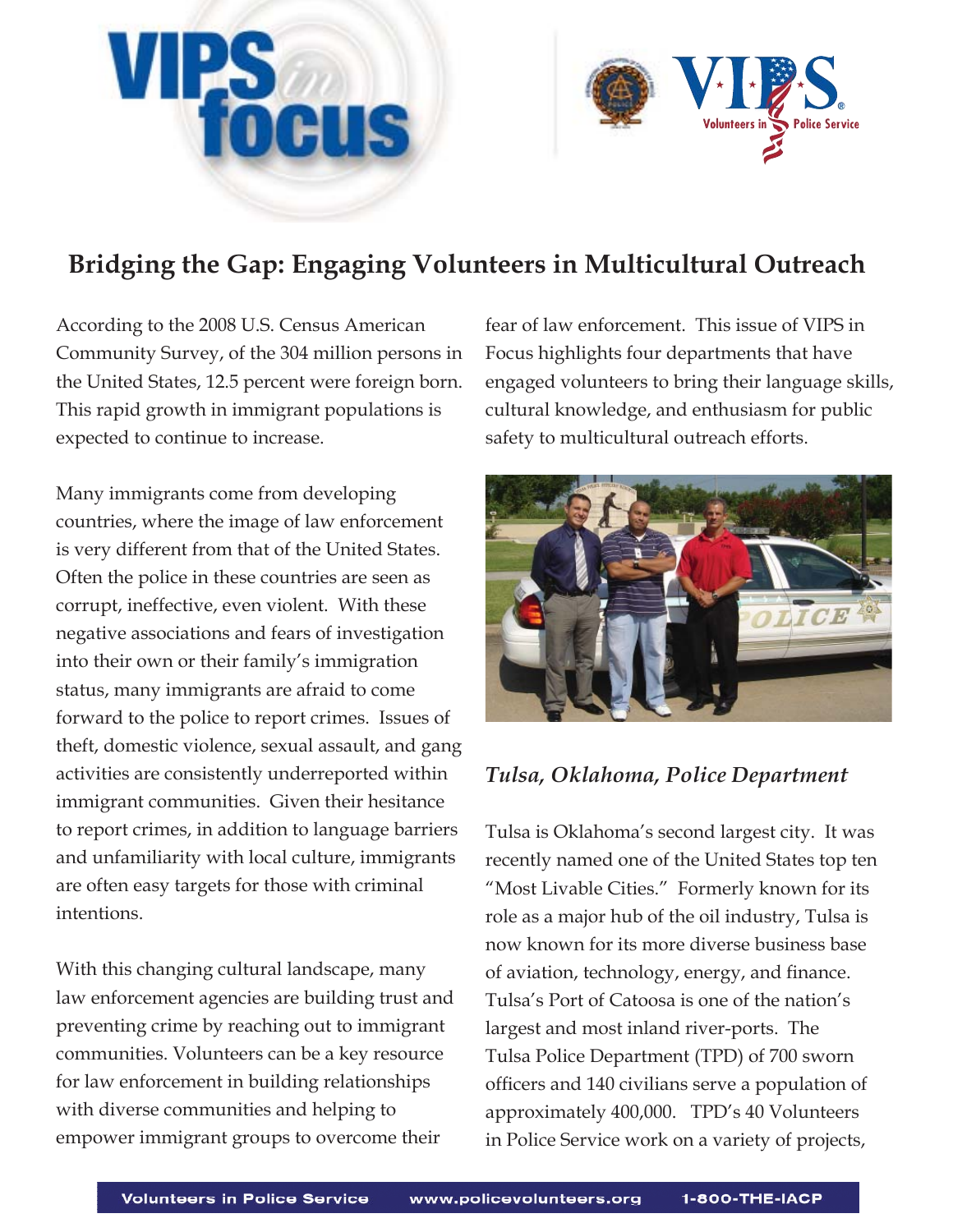including pawn detail in the patrol unit, administrative duty in the records unit and the "VIPS Gray Unit" for cold case work with the homicide unit.

### *Spanish Speaking Ride Along Program*

Budget cuts and department reorganization left a Tulsa sergeant in charge of both the Volunteers in Police Service (VIPS) program and the Hispanic Outreach program. Recognizing the potential for crossover, the Spanish Speaking Ride Along and Interpreter Program was developed to both build trust in the Spanish-speaking community and to bring new volunteers with valued language skills into the VIPS program.



This program provides Spanish-speaking citizens with an opportunity to assist Tulsa police officers in better communicating with the Hispanic community. Bilingual citizens or legal residents who volunteer for this program ride with onduty officers and utilize their language skills as needed. As Tulsa's Spanish-speaking population continues to grow, it is increasingly helpful for officers to have interpretation assistance readily available. The Spanish Speaking Ride Along volunteers often live in the communities they help patrol. Their familiarity with the community and residents often helps diffuse

tension and prevent misunderstandings. All TPD officers are provided with cultural awareness and basic "survival" Spanish trainings. Officers are offered salary bonuses to continue their Spanish language studies. The Spanish Speaking Ride Along volunteer program gives officers the opportunity to practice languages skills with a native speaker, improving their pronunciation, vocabulary, and conversation skills.

#### *Recruitment and Training*

As part of their ongoing outreach efforts in the Hispanic community, TPD gives presentations to Spanish-speaking groups in the city to build relationships and educate them about crime prevention. These presentations also serve as the best recruitment tools for the Spanish Speaking Ride Along program.

Volunteers apply to the program by filling out the standard VIPS application, a notarized Ride Along Hold Harmless Agreement, and a brief resumé of their qualifications. Given the responsibility of interpretation for law enforcement, Spanish Speaking Ride Along volunteers are given a more in-depth background check and an additional personal or professional reference check beyond the three required of other VIPS. Volunteers are tested in both their English and Spanish speaking skills. They are thoroughly trained on their role as an interpreter and the importance of wordfor-word translation. Much of the training and language testing is done through role play with officers to prepare volunteers for scenarios they might encounter while on a ride along.

Once they have completed training, Spanish Speaking Ride Along volunteers are given unlimited ride along privileges, whereas the general public is allowed only one ride along per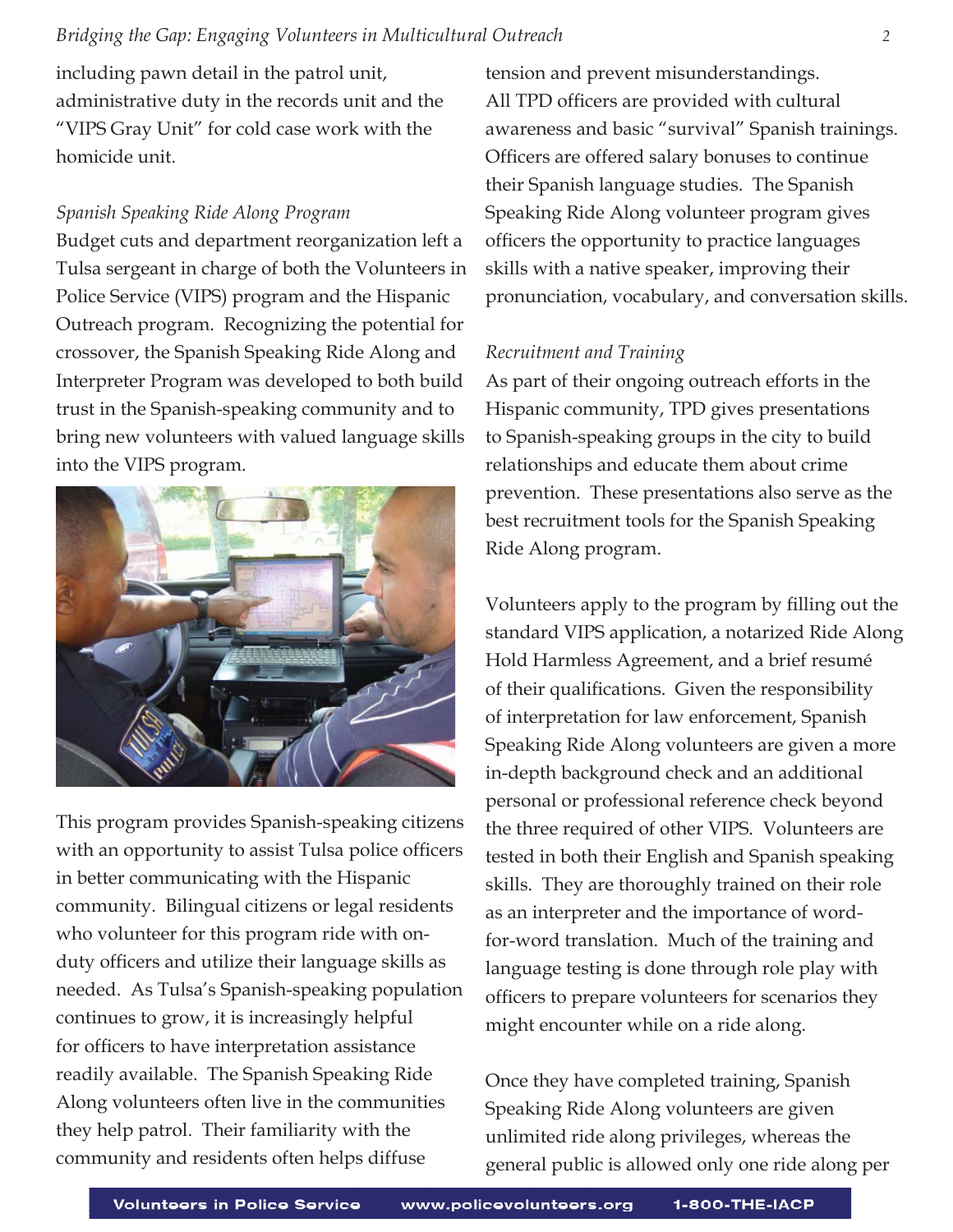year. Volunteers participate at their own pace, scheduling their own ride alongs with officers. The goal is for volunteers and officers to build relationships and eventually work up to regular shifts together. Volunteers also have the option of being on-call to interpret by phone if an officer needs assistance.

#### *Looking Forward*

This partnership has proven mutually beneficial, as the officers have gained a deeper understanding of other cultures and the Spanish speaking volunteers have gained a better understanding of law enforcement. The Tulsa Police Department would like to see this program expand to serve all parts of the city during all shifts.

## *Las Vegas, Nevada, Metropolitan Police Department*

Las Vegas, Nevada is well known for its exciting tourism opportunities, casinos, entertaining shows, and access to the Hoover Dam and the Grand Canyon. The city is home to 2.2 million residents and sees approximately 40 million visitors each year. The Las Vegas Metropolitan Police Department consists of 3,526 sworn officers and 1,634 civilians, with the support of the Metro Volunteer Program (MVP). LVMPD's 450 volunteers participate in everything from visitor information assistance at the airport to vehicle identification number etching to assisting in the investigative services division.

#### *Hispanic Citizens Academy*

As one of the fastest growing cities in the United States, Las Vegas experienced a dramatic growth

in jobs opportunities over the past two decades, particularly in the construction and tourism industries. With these new jobs, came a shift in the city's demographics. 2008 U.S. Census Bureau American Community Survey data estimates the Las Vegas metropolitan area's Hispanic population at 29.2 percent of the total population. This population growth brought with it an increased need for the LVMPD to provide services to a culturally diverse community.

In 2007, LVMPD introduced the Hispanic Citizen Academy to both educate the Hispanic community about the role of the police in the United States and to empower Hispanic residents to take an active role in the community and in the prevention of crime. The course is offered twice a year and averages forty participants per session.

The LVMPD makes an effort to be open and inviting and to reduce fear. Traditionally, the citizen education course is referred to as the "Citizens Police Academy," but for the Hispanic sessions, the word "Police" is dropped to avoid preconceived associations. The sessions are held in community centers or schools rather than at the police department to allow participants to feel more at ease. LVMPD partners with trusted information sources, such as the Spanish television station and Hispanic supermarkets, to help publicize the program.

The Hispanic Citizen Academy is open to all who wish to attend. The department does no residency or citizenship checks for the course. The class meets three hours per week for ten weeks. The sessions are all taught in Spanish, and many are taught by bi-lingual LVMPD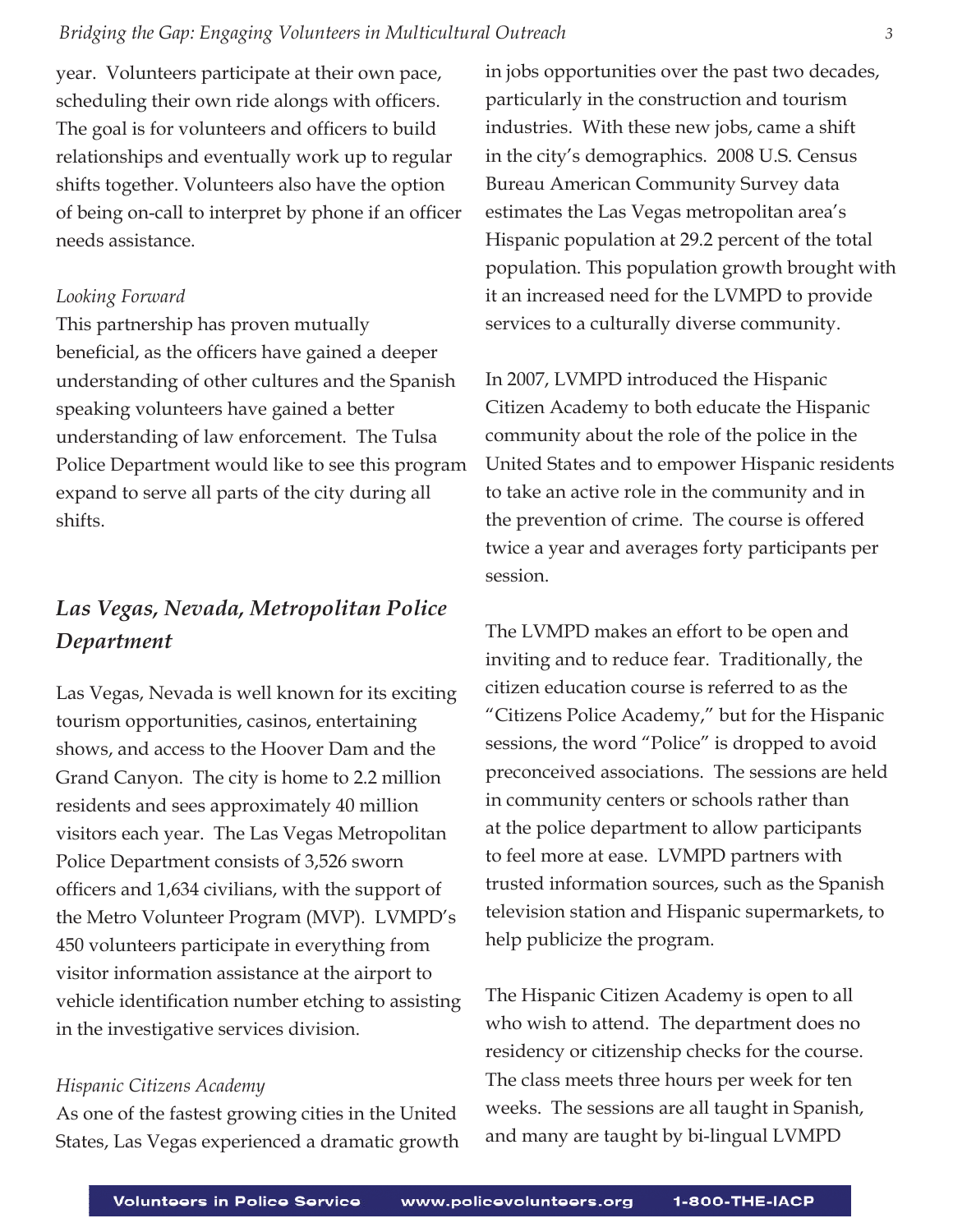officers. Topics include: Domestic Violence, Human Trafficking, Drug Issues, Gangs, Missing Children, Theft, Fraud, Traffic Regulations, Immigration, and Basic English.

While the courses are in session, MVP volunteers are present to provide child care. The free childcare services offer many parents the option to participate who may not otherwise be able to attend. The childcare program also gives children the opportunity to learn important safety lessons while their parents are in class. Each week, Metro Volunteers "Mr. and Mrs. Safe-T" teach safety lessons through magic tricks, covering topics such as bike and car safety, drugs, alcohol, stranger danger, bullying, and fire safety. The children get to take home the magic tricks and safety activity books to share with their families. After the safety lessons, volunteers pass out snacks, help children with their homework, and lead sports activities.



*Empowering New Community Leaders* Hispanic Citizens Academy (HCA) participants are encouraged to continue their involvement with the police department as volunteers with the Metro Volunteer Program. Those who do

choose to join the volunteer program are required to be permanent legal residents and complete the application process and background check like all other volunteers. One very active HCA graduate now volunteers for the Handicapped Parking Enforcement Program and recently received a special commendation for his work with VIVA (Visitors Information Visitors Assistance). He also attends each session of HCA to help recruit new volunteers. Two of his new recruits are currently going through the application process.

Through its active community partnerships of law enforcement, Spanish-speaking community leaders, and volunteers, the Hispanic Citizens Academy has helped develop more trusting relationships and educated hundreds of Hispanic residents.

## *Westbrook, Maine, Police Department*

Located in the heart of Southern Maine, Westbrook borders Portland, the state's largest city, and is just four miles from the Maine seacoast. With 38 sworn officers serving a population of 25,000, the Westbrook Police Department (WPD) prides itself on "dealing with big city problems with creative small town flair." Westbrook Volunteers in Police Service support the department through college internships, Citizen Police Academy, and TRIAD, a group that helps prevent criminal victimization of older residents.

*Westbrook Human Relations Committee* With a growing African and Middle Eastern refugee population, the Westbrook Police Department recognized the potential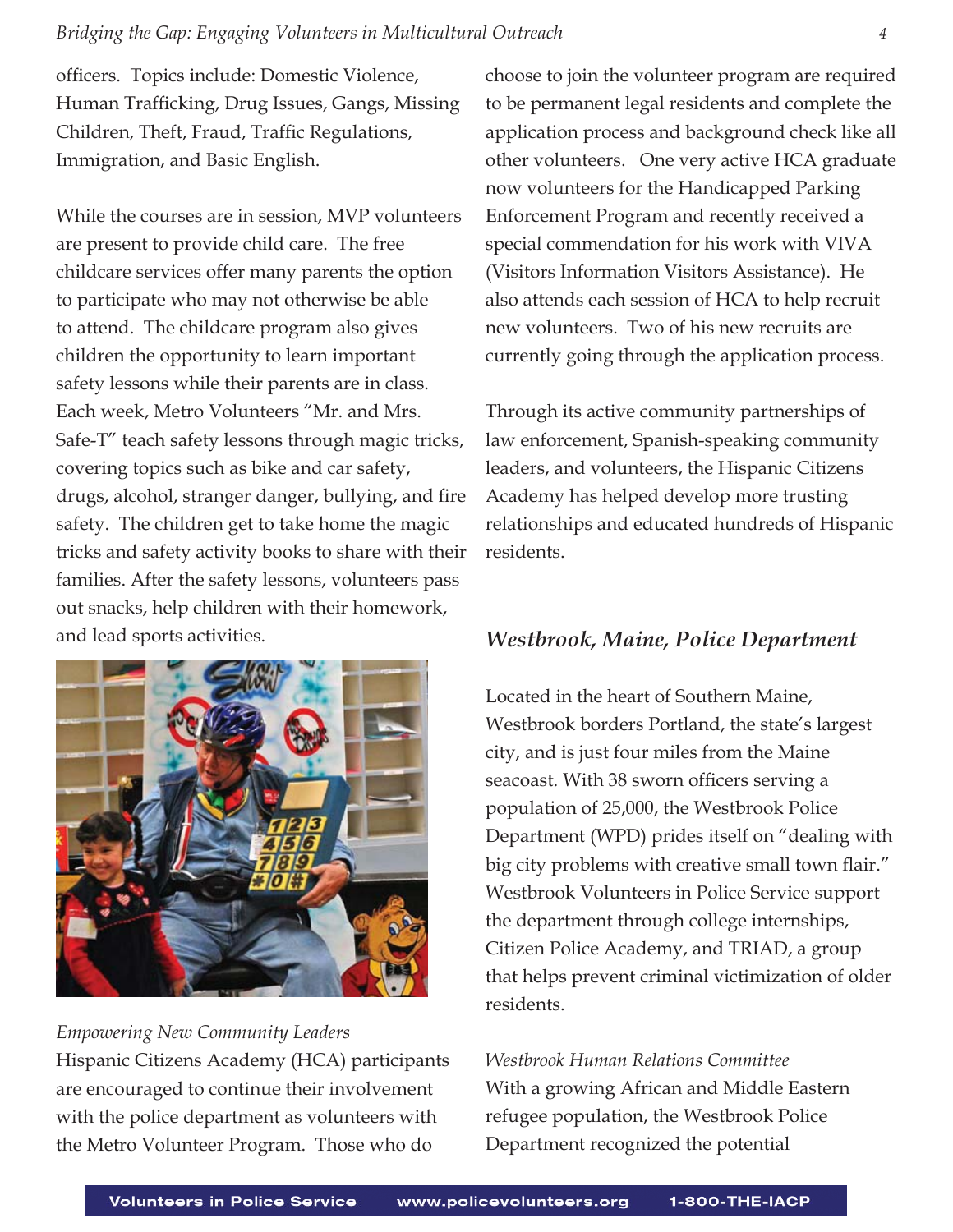challenges of language barriers and cultural misunderstandings. With the goal of preventing and avoiding conflict, WPD created the Human Relations Committee to embrace the city's growing diverse population. While not a traditional VIPS program, the Human Relations Committee engages community volunteers, business partners, clergy, and government agencies in innovative ways to educate officers about cultural issues and to build trust in the refugee community.

The mission of the Westbrook Human Relations Committee is to promote civil rights, personal dignity, and positive relationships between all residents and visitors. Committee members meet monthly to discuss current community issues with law enforcement and work together to find creative solutions. With more than 50 volunteer members, the committee reflects the diversity of the community at large. Members represent the countries of Iraq, Iran, Sudan, Somalia, Congo, Ukraine, Russia, Mexico, and the Philippines.

A cornerstone of this program is cultural education for sworn personnel. Volunteer guest speakers, representing some of the largest immigrant and refugee populations speak to the officers about their customs, culture, and history of interaction with law enforcement and security services in their native countries.

 The Human Relations Committee also works to find ways for the immigrant community to interact with the police. Members of the refugee and immigrant community are invited to participate in mock community meetings with WPD promotional candidates during a day long promotion assessment center. In addition to giving the candidates more exposure to

communicating with immigrant residents, it also gives immigrants a chance to ask officers difficult questions about the issues of concern to their community. The Committee also sponsored Iraqi and Sudanese immigrants to attend the regional Citizens Police Academy.



#### *Cultural Liaisons On-Call*

In a more operational function, volunteers are recruited to act as cultural liaisons. These volunteers are on-call to support officers with language and cultural interpretation. Volunteers are vetted and trained. The vetting process includes an application and driver's license and criminal background check. WPD also checks with the members of cultural organizations to ensure the volunteers are well respected members of their communities.

Cultural liaison volunteers translated police department brochures into multiple languages. These brochures outline the services available to residents and explain the philosophy of the police department. Officers carry these brochures and interpreter lists while on patrol, so that the services can be accessed during a traffic stop or at the scene of a call. Trained volunteers have reported to help with a range of public safety and human service issues, including a domestic violence dispute, a youth shoplifting offence, and helping an Iraqi family access the immunizations needed to apply for residency.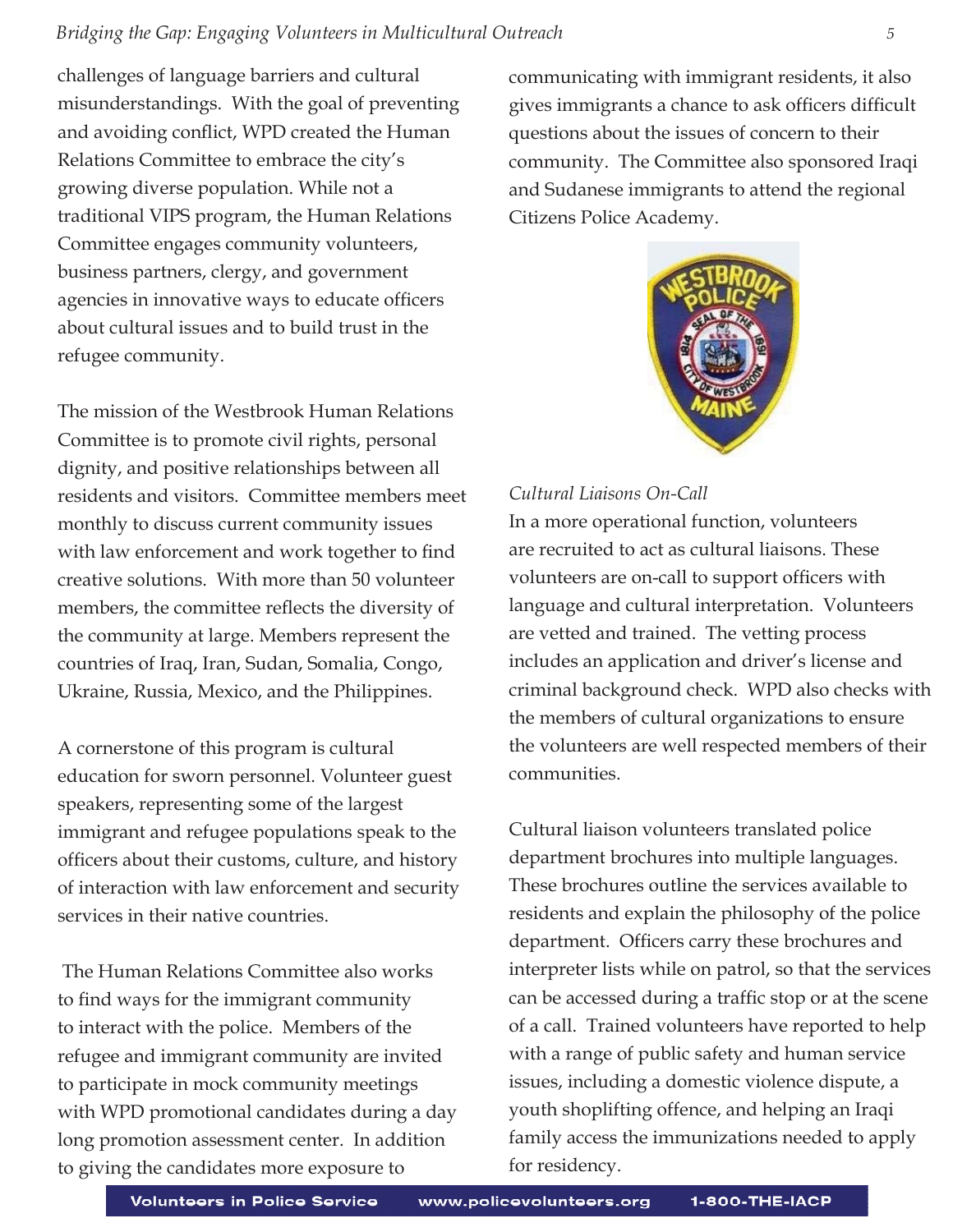## *Looking Ahead*

Given the success of the Human Relations Committee, WPD plans to expand the cultural education opportunities for its sworn officers. WPD and the Human Relations Committee are currently seeking funding to set up foreign exchange opportunities in which Westbrook officers would be sent to live and work for two weeks in a foreign police department of one of the home countries of the larger immigrant groups in Westbrook. The learning experience will continue as the department then invites the foreign law enforcement hosts to return to Westbrook for a similar period of time.

## *Eugene, Oregon, Police Department*

Noted for its natural beauty and recreational opportunities, Eugene, Oregon prides itself on its motto "A Great City for the Arts and Outdoors." Eugene is home to the University of Oregon and an active manufacturing industry of wood products and recreational vehicles. The Eugene Police Department (EPD) serves a population of approximately 154,000 with a staff of more than 300 law enforcement employees consisting of 184 sworn officers and 124 civilians. The EPD Volunteers in Policing program was created in 1999 and has 100 volunteers working in 40 different assignments, including Seniors on Patrol, graffiti abatement, cold case investigation, bicycle registration, and vehicle maintenance.

#### *Hand in Hand in the Community*

The Eugene Police Department (EPD) had long been working informally to build relationships in the Hispanic community, but in 2003, as the



Hispanic population continued to rise, they decided it was time to put a more formal program in place. EDP staff in the neighborhood police station began meeting with the Spanish-speaking community in churches, community centers, and other places where residents felt free to speak. The goal was to educate the Spanish-speaking community about the role of police in the city, as well as to gain a better understanding of the needs of the Hispanic community.

From these initial meetings, EPD launched Mano a Mano en la Communidad (Hand in Hand in the Community) in 2007. Both employees and volunteers participate in the program. Mano a Mano sponsors a variety of events presented in Spanish for the Hispanic community – though all community members are welcome to attend. Bi-lingual officers give presentations on police procedure and policy, such as what to do during a stop, police roles at the city, county, state, and federal level, youth issues in schools, and the role of DMV and how these may or may not connect to police and immigration issues.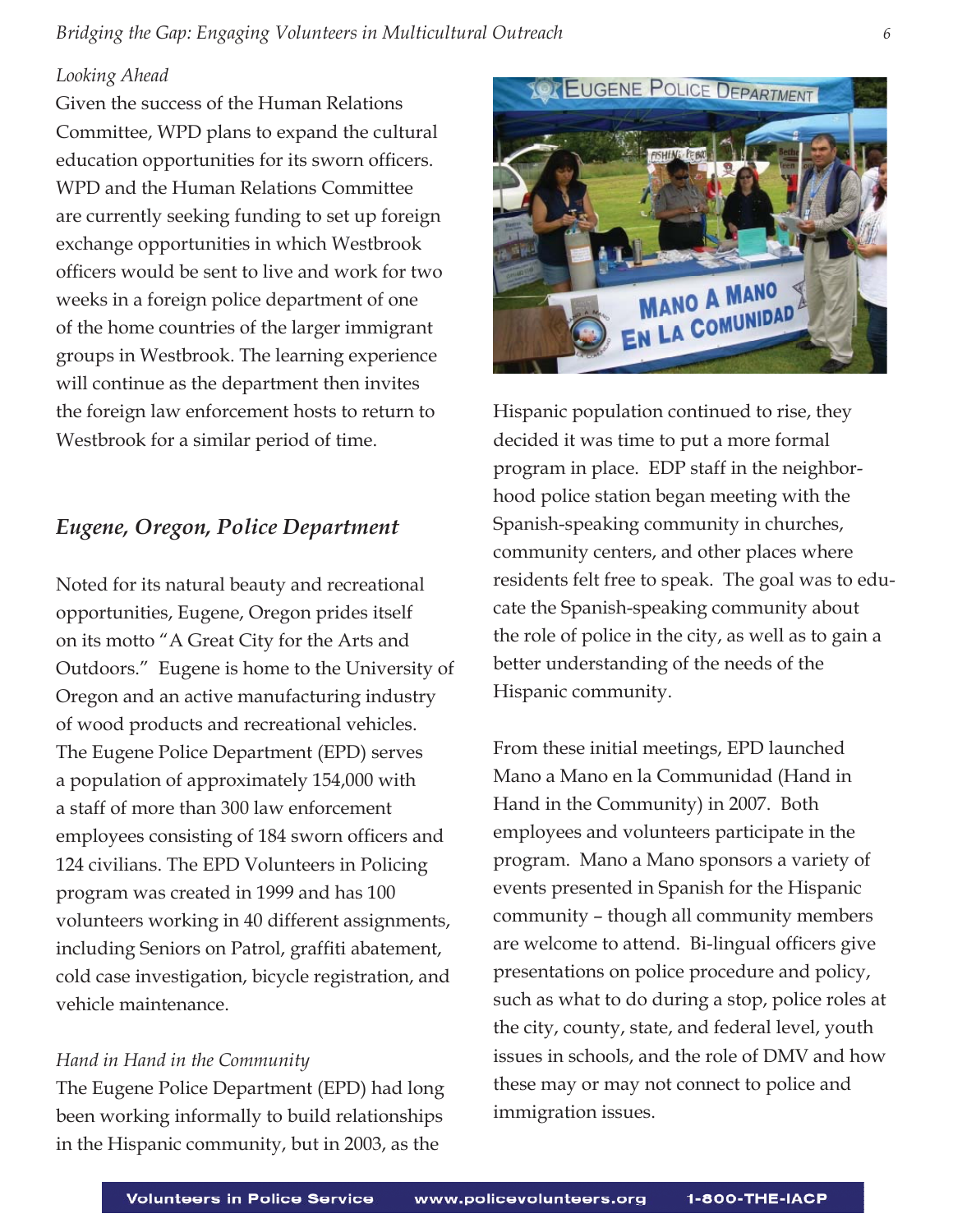Many Mano a Mano events are focused on parent education. Topics have included tips on teaching children about strangers, suggestions to keep children safe to and from school, and signs and symptoms of drug use in youth. Spanish-speaking parents are encouraged to bring their children to the events. EPD volunteers are present to keep the children occupied with police related activities. The children are given crayons and police coloring books.

Mano a Mano also sponsors large scale community events such as a festival with the San Diego Padres and the Eugene Emeralds (Ems), a local minor league baseball team with many Spanish-speaking players. Community members had the chance to get player autographs and collect free promotional items while also getting more familiar with the Eugene Police Department.

For large events like this, EPD's volunteers play important event support roles. McGruff the Crime Dog® is often present at the events, with a costumed volunteer playing the part. Volunteers also staff the EDP outreach table, handing out crime prevention literature and answering questions. Bilingual volunteers assist with interpretation.

Mano a Mano events give Hispanics in the community the opportunity to see police and police volunteers as regular people who live in this community, have families, and are raising their kids. The Mano a Mano Coordinator says, "Once you put a name and a face on a stranger, they are no longer strangers, and that goes both ways."

For More Information:

*Tulsa Police Department* Sgt. Mark Sherwood Recruiting and Career Development Sergeant Phone: 918-591-4521 E-mail: msherwood@cityoftulsa.org URL: www.tulsapolice.org

*Las Vegas Metropolitan Police Department* Sharon Harding Volunteer Program Coordinator Phone: 702-828-5609 E-mail: s5068h@lvmpd.com URL: www.lvmpd.com

*Westbrook Police Department* Chief David Baker Chief of Police Phone: 207-854-0644x405 E-mail: wbaker@westbrook.me.us URL: www.westbrookmaine.com

#### *Eugene Police Department*

Carrie Chouinard Volunteers in Policing Program Manager Phone: 541-682-5355 E-mail: Carrie.F.Chouinard@ci.eugene.or.us URL: www.eugene-or.gov/policevolunteers